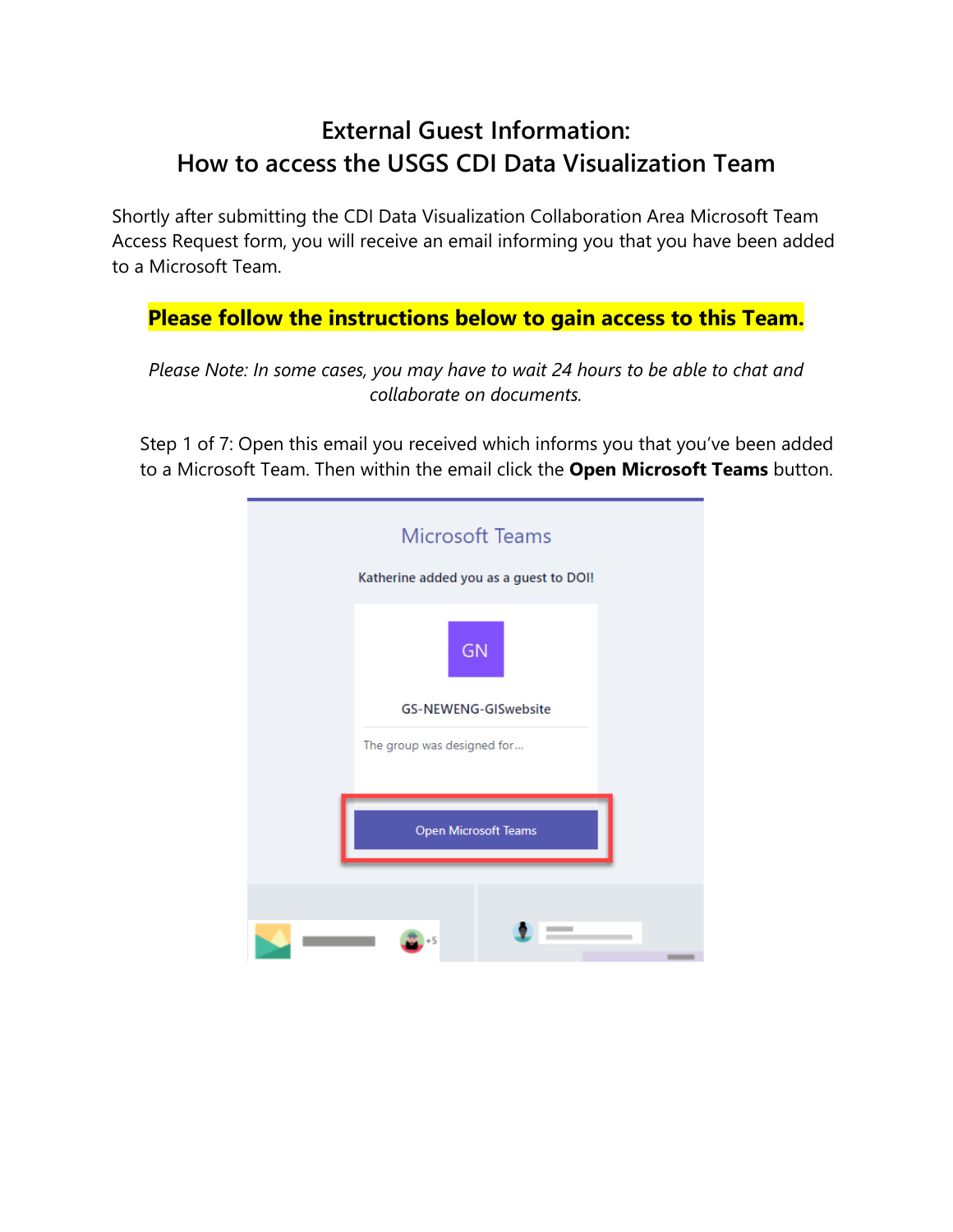Step 2 of 7: A Microsoft pop-up will appear that prompts you to send a code to join the Team. Click **Send Code,** and a code will be sent to the listed email address.

| <b>Nicrosoft</b>                |                    |
|---------------------------------|--------------------|
| <b>Nicrosoft</b>                |                    |
| @gmail.com                      |                    |
| Sign in                         |                    |
| We'll send a code to<br>you in. | @gmail.com to sign |
|                                 | Send code          |
|                                 |                    |

Step 3 of 7: You will receive a message from "*account-securitynoreply@accountprotection.microsft.com"* with the Account verification code to join the team.

Your DOI account verification code



Account verification code:

29638752

If you didn't request a code, you can ignore this email.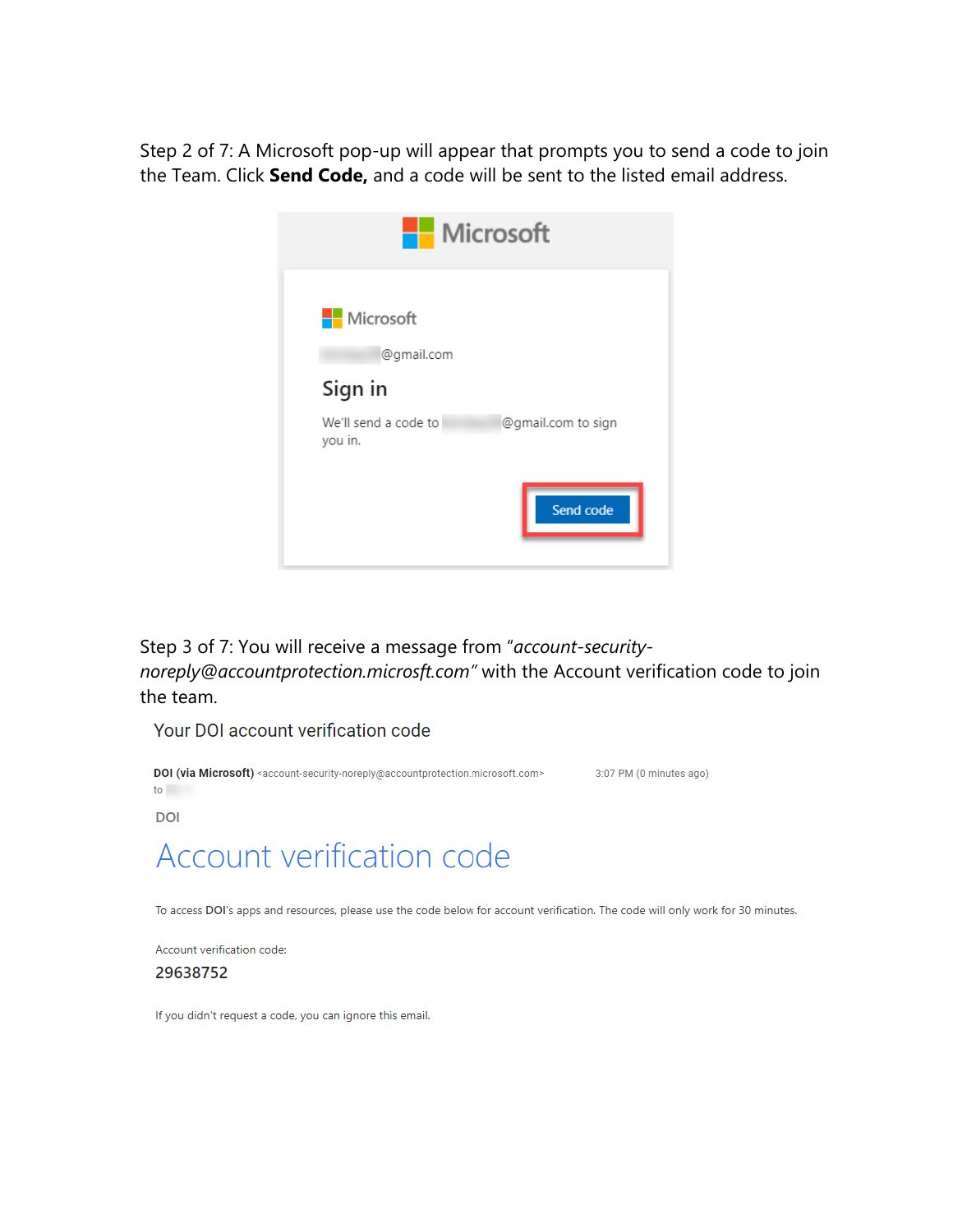Step 4 of 7: Copy this Account verification code and paste it into the Microsoft popup window and then click **Sign in**



Step 5 of 7: You will see the DOI privacy statement and policies. You need to read these and then click **Accept** before you can be granted access to this Team.

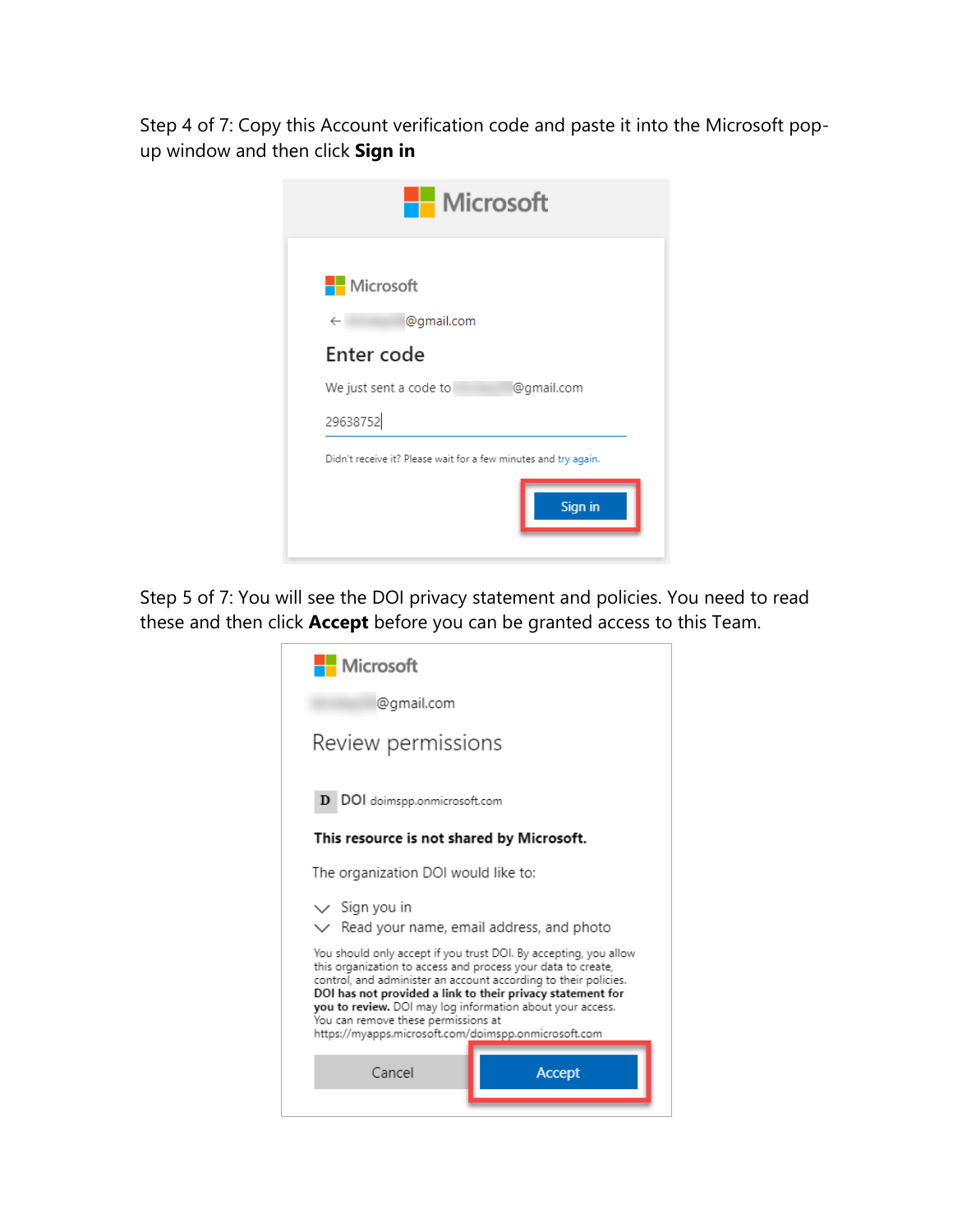Step 6 of 7: You will see a Microsoft Teams page where you can choose based on your preference to **Download the Windows app** or **Use the web app instead**.

| Open Microsoft Teams?                                                                  |  |  |
|----------------------------------------------------------------------------------------|--|--|
| https://teams.microsoft.com wants to open this application.                            |  |  |
| Always allow teams.microsoft.com to open links of this type in the associated app<br>п |  |  |
| <b>Cancel</b><br><b>Open Microsoft Teams</b>                                           |  |  |
|                                                                                        |  |  |
| œ<br>٠.                                                                                |  |  |
| Stay better connected with the Teams desktop app                                       |  |  |
| Download the Windows app<br>Use the web app instead                                    |  |  |
| Already have the Teams app? Launch it now                                              |  |  |

Step 7 of 7: After you have opened Teams in the app or browser, you will need to read and accept the DOI Terms of Use. You can do this by first clicking the arrow located to the right of *Guest Access* and then clicking **Accept**.